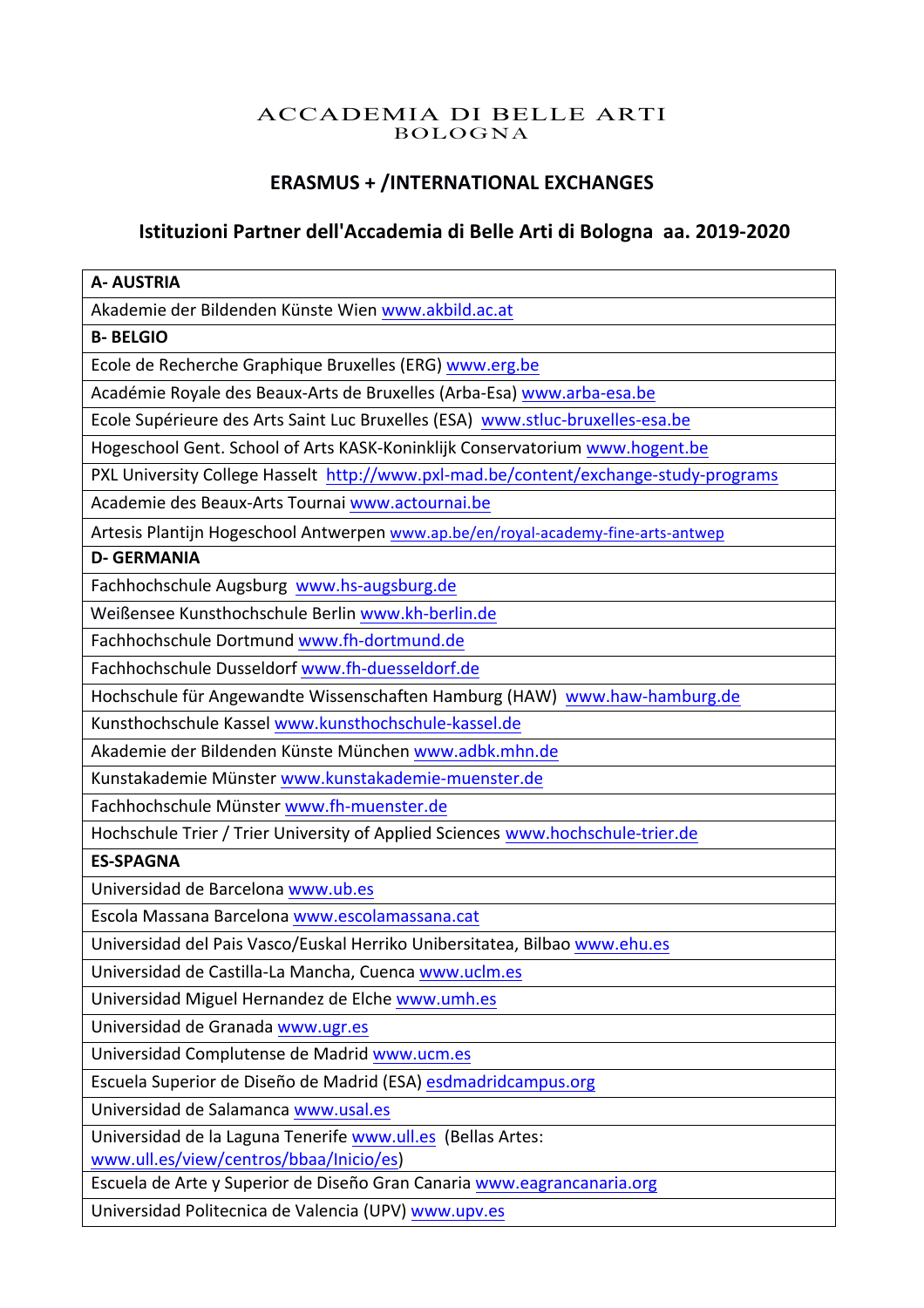#### ACCADEMIA DI BELLE ARTI BOLOGNA

#### **F-FRANCIA**

Ecole Européenne Supérieure de l'Image (EESI), Angoulême www.eesi.eu

Ecole Supérieure d'Art e& Médias de Caen/Chebourg (ésam) www.esam-c2.fr

Ecole Européenne Supérieure d'Art et de Design Marseille-Mediterranée: Marseille (ESADMM) www.esadmm.fr

Université Paris 8 Vincennes-Saint Denis, Paris www.univ-paris8.fr

École Nationale Supérieure des Arts Décoratifs (ENSAD), Paris www.ensad.fr

ESAM Design (Ecole Superieure des Arts Modernes), Paris www.esamdesign.com

Ecole d'Art et Design de Saint-Etienne (ESADSE) www.esadse.fr

Haute Ecole des Arts du Rhin (HEAR), Mulhouse/Strasbourg www.esad-stg.org

Villa Arson Ecole nationale supérieure d'art, Nice www.villa-arson.org

#### **GR-GRECIA**

Athens School of Fine Art, www.asfa.gr

University of Ioannina www.uoi.gr

## **IRL-IRLANDA**

National College of Art and Design, Dublin www.ncad.ie

#### **LV-LETTONIA**

Art Academy of Latvia, Riga www.lma.lv

#### **LT-LITUANIA**

Vilniaus dailes Akademija /Vilnius Academy of Fine Arts www.vda.lt

## **N-NORVEGIA**

University of Bergen, Faculty of Fine Art, Music and Design www.kmd.uib.no/en

#### **NL-OLANDA**

Willem de Kooning Academy (WdKA), Rotterdam www.wdka.nl

ArtEZ Hogeschool voor de Kunsten, Enschede www.artez.nl

#### **P-PORTOGALLO**

Universidade de Lisboa www.ul.pt

Universidade do Porto www.up.pt

Universidade da Beira Interior www.ubi.pt

#### **PL-POLONIA**

Academy of Fine Arts Lodz\* www.int.asp.lodz.pl

Akademia Sztuk Pieknych in Warszawie/Academy of Fine Arts in Warsaw www.asp.waw.pl

#### **RO-ROMANIA**

Romania Universitatea Nationala de Arte Bucuresti www.unarte.ro

#### **SE-SVEZIA**

Konstfack Stockolm www.konstfack.se

#### **SK-SLOVACCHIA**

Academy of Fine Arts and Design Bratislava www.vsvu.sk/en